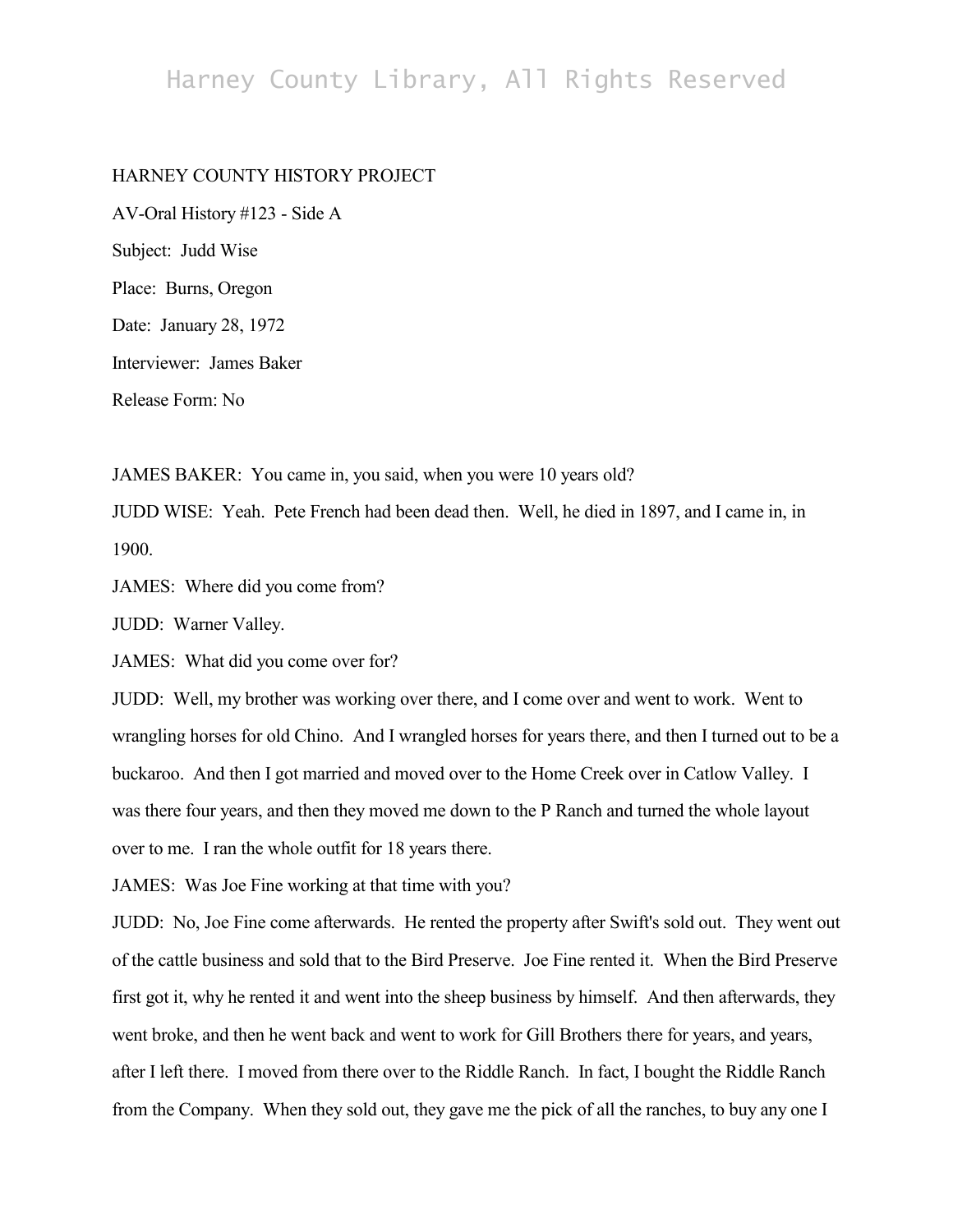wanted. So, I bought the Riddle Ranch over there.

Yeah, Marcus Haines was here the other day wanting me to go out and show him where Pete --- they'd looked and looked, and looked, and I guess I'm the only person in the whole country that knows right where his grave is --- right where he was killed. Not where his grave is, but where he was killed. They've looked; they've all looked in the wrong place. I think I can go right to it, though.

JAMES: It's out where there is a gate, isn't it?

JUDD: Yeah, there's a gate up there at the Sod House, at the west side there. There's an old mowing machine ... rolled right in the ground there. I guess it's there yet if the cattle hasn't rubbed it up. Stood up about that high. Right where he was killed. A Mexican that was with him showed me right where he was killed.

But Pete French evidently was a good man; all the people that worked for him worshiped him. You hear what a bad man he was and all that, but I don't think so, because all the people that worked for him just worshiped Pete French.

JAMES: What were the good things that they said about him? Why did they call him a good man? JUDD: Well, he was good to the people. If they wanted a beef and was out of beef, or out of food or anything, he'd kill them a beef, or give them half of it, or send them food, or help them anyway he could.

JAMES: Yeah, I've heard that too. There's a lot of people who say that about him, if there is a family starving, he'd ---

JUDD: Oh yeah, he'd never let anybody get hungry. Of course, when I went there, they had around 65,000 cattle, that was when Pete French was killed. And 5,000 horses. Of course, then it went into estate, and it got down to 45,000 when Swift's bought it then. 45,000 and 10,000 sheep when I was there. But there was about ten to twelve different ranches all belonged to Pete French. He owned ten or twelve ranches there, besides the P Ranch.

JAMES: You were saying that you worked with Tebo 30 years?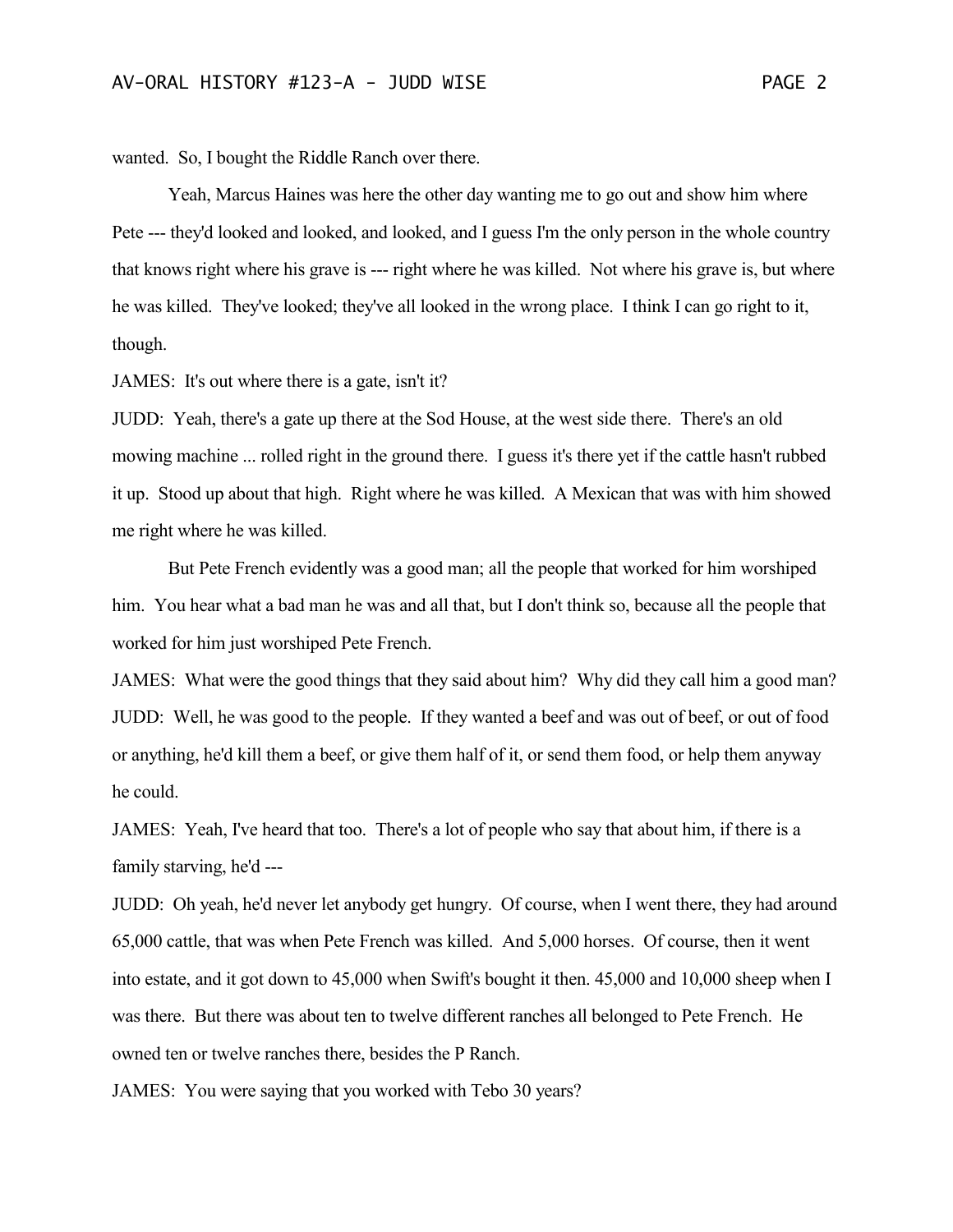JUDD: Yeah. Tebo was there when I first went there, and I was there 33 years.

JAMES: That's a hell of a long time.

JUDD: He was a good old man. He just tended strictly to his own business. He never bothered anybody. You could ask him something you knew he knew, and he wouldn't tell you because he was afraid he'd say something about somebody.

JAMES: Good kind of man to know.

JUDD: Yeah. He was a good old man, Tebo was. He always had some big stories. Like one, he said that he went up on Steens Mountain, a great big boulder up there just ready to roll off, and he said he got off and took a stick or a pole or something and pried it off the rim rock, and it rolled down the hill. He said he went back there the next spring, that rock was about that big, and it was still rolling up and down the hill. And he said that was what made that Kiger Gorge up there. Just such things as that, that he'd tell you, you know.

JAMES: What did he look like?

JUDD: Tall, slim, a Mexican. Pete French brought him from California up here when he first come to the country. There was him and old Chino, and Martinez, and old Loopey, and I don't know how many of them Mexicans. Well, there was 25 in the buckaroo outfit when I went there. One outfit, and then they had a white buckaroo outfit. There was about 50 buckaroos all together. JAMES: They say the Mexicans were good ropers.

JUDD: Oh, they're good vaqueros, the best in the world. You bet they were good, good vaqueros. Everyone took a pride in his horse to see who could make the best one, and they had the best horses I ever seen. I never seen any like them since. Yeah, they were good.

JAMES: They make a rope pretty well too?

JUDD: Oh yeah, they used a 75-foot rope. I've seen them catch a calf 60 feet away lots of times.

JAMES: That's quite a fete. I understand that Tebo's horse, a palomino, called "Pally" --- was there anything special about that horse?

JUDD: Well, he was more on the racehorse type.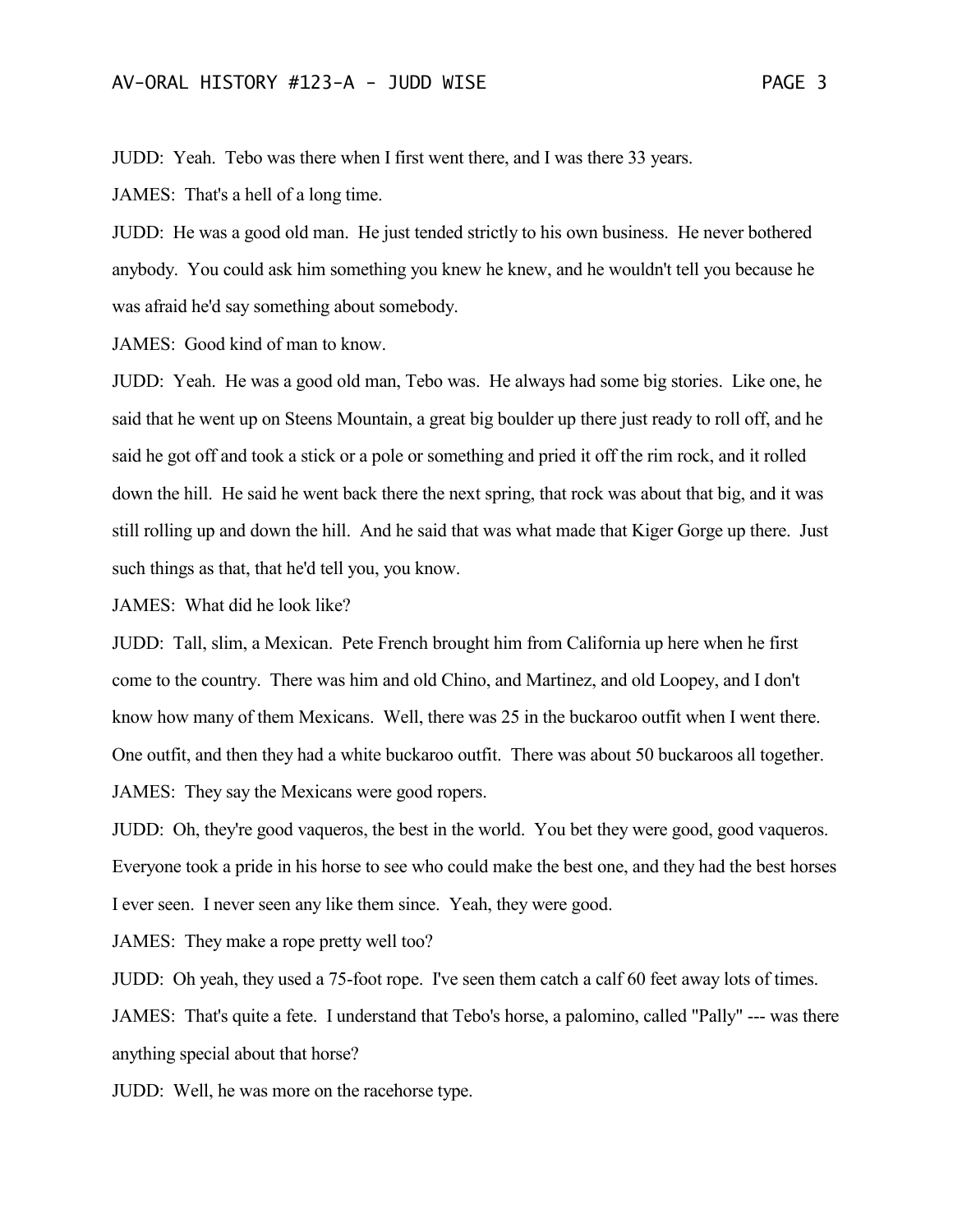## JAMES: Very fast?

JUDD: Yeah, he was a pretty fast horse. And then he had a horse he called Barbed Wire, a grey horse, he called him Barbed Wire. He had his shoulder cut across here in the barbed wire, he run him in all the races.

JAMES: Did he win much?

JUDD: Oh, he won quite a little with him, yes. He run in all the races, in all these fairs and everything. He always took the money with his horse.

JAMES: I heard a story once about that palomino when he was still a wild horse, that Tebo tried to rope him and he yanked the rope right out of his hand, and the whole 75-foot length was flying in the wind so fast it was straight out.

JUDD: Well, that could have happened all right, that could have happened.

JAMES: Well, the end of the story is that there were a bunch of tired flies that were resting on that rope as it was going by.

JUDD: I don't know about that part. That could have happened all right.

JAMES: There was another story that I heard about that palomino and that was that one-day Tebo tied the mane to a wagon that was stuck in some mud, and pulled the skin right off his neck. That Tebo grafted the hides of six sheep on to it, and the next season he sheared that wool and sold it for 54 cents a pound, which was 8 cents more than anybody else was getting.

JUDD: That sounds like one of Tebo's stories all right. I've seen him, ... seen him sit out on the porch and the mosquitoes would be just as thick, you couldn't cut them with a butcher knife, and he'd say, "Why do you ... they don't bother me. All that's the matter with you fellows is that you fight them." And he'd just set right there, they'd never bite him or nothing. He said, "You fellows fight them, I don't fight them, they don't bite me."

JAMES: When did Tebo tell these stories? What kind of a situation? Over the breakfast table? Around the campfire?

JUDD: We had a big, long cook house there and on the back end they had a big room where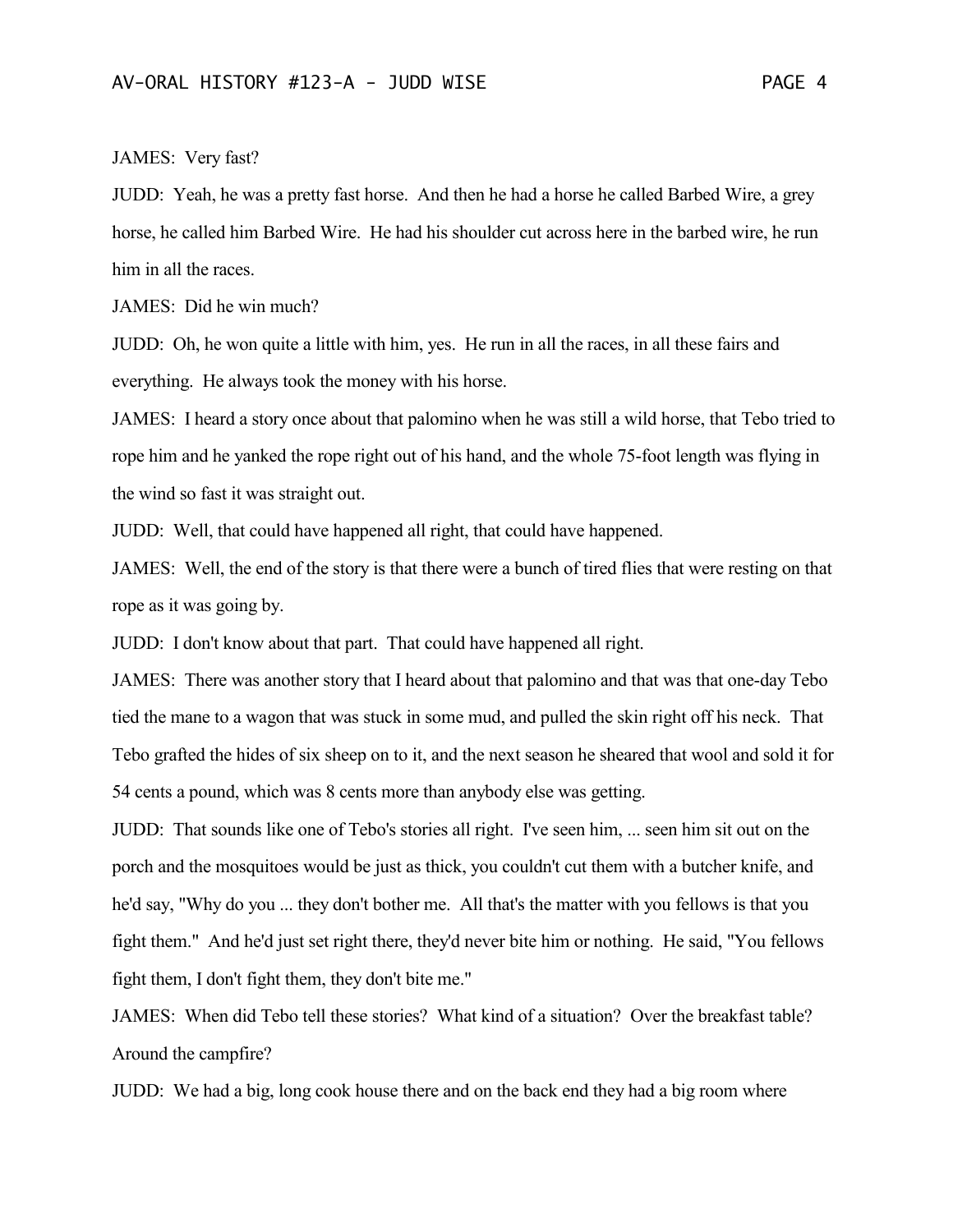everybody would come in there to eat, and then they had that to set there of an evening, and at noon, and them times when they'd all be setting in there, and that's when he, he never said a word at the table at no time. He'd just set there and eat, but when he got out in that room, he'd get to telling these big yarns.

JAMES: How did he get started? Did somebody say something?

JUDD: Somebody would say something, and he'd want to outdo them, so he'd just tell a bigger one.

JAMES: Do you remember any of those big ones that he used to tell?

JUDD: No, I thought I'd think of some tonight, but gosh, I don't remember now. It's been so long ago, and I don't know of any particular ones. I guess they'll come to me after while, but I tried to think after you called me up. Gosh, there's a lot of them stories people used to tell, but of course, they just went in one ear and out the other, you know. Just got a laugh out of them and that's about all.

JAMES: Do you remember anybody else that told stories the way Tebo did?

JUDD: Not particularly. No, I don't. There was always a lot of stories around a buckaroo camp. JAMES: What about some of those?

JUDD: Well, I don't know any of them either any more. No, I'm getting to the age now where I don't remember very much. I'm 81 years old, be 82 the first of next month.

JAMES: It must be this life out here. Everybody looks young.

JUDD: I had quite a setback here not long ago. Me and my wife lived together 57 years, and she was in there cooking dinner and she just --- I heard something hit the floor, and I was just laying there on the lounge reading, and I went in there and there she was dead as a doornail, right there on the floor. 57 years we lived together. Just kind of left me alone. We never had any children. JAMES: Did she live out on your --- where you were working?

JUDD: Yes.

JAMES: Did she have a job?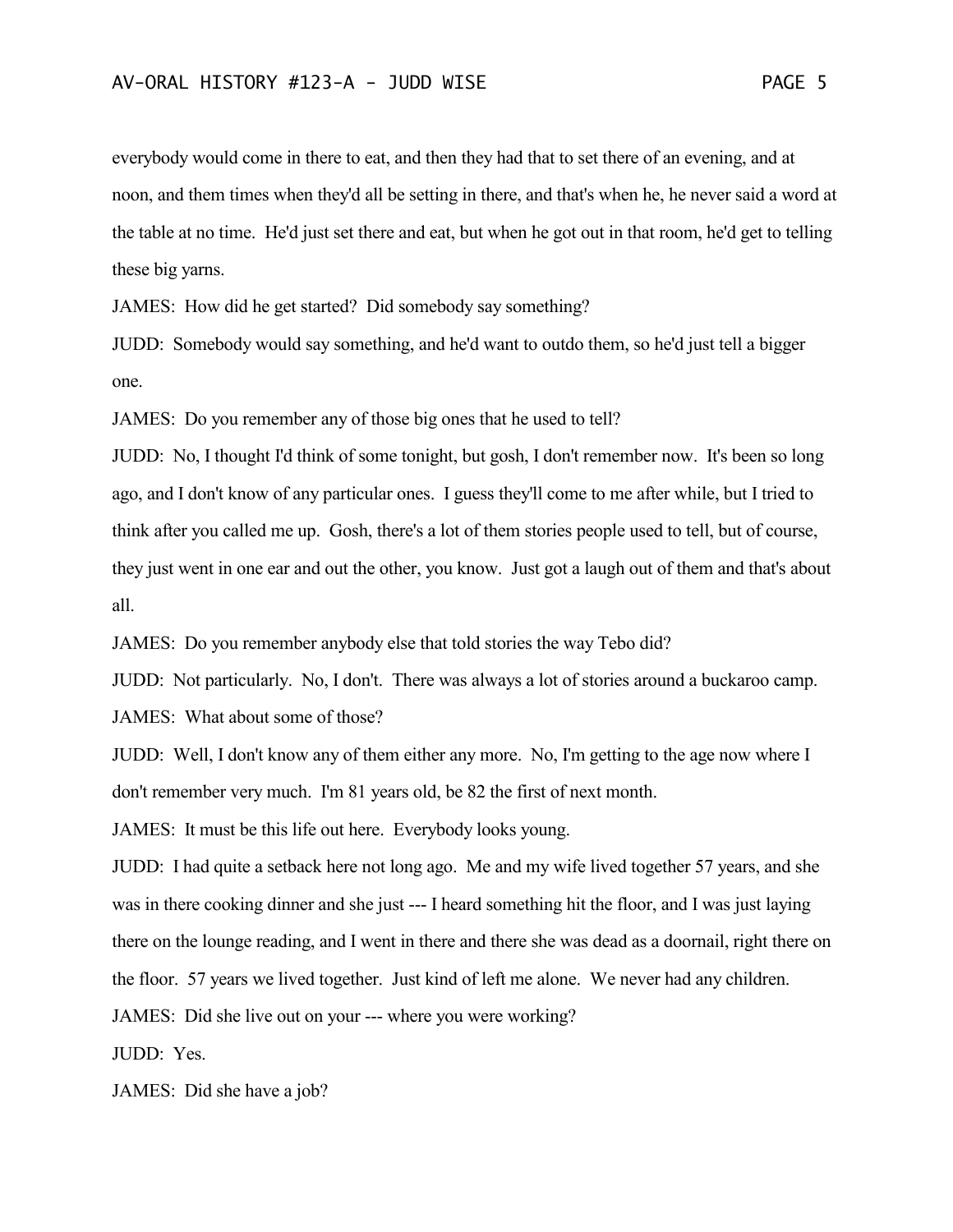JUDD: Well, she was taking care of the White House and things like that around. Of course, we had a cook there the year around. We had 50 men there, averaged around 50 men all the time. We always had a big cookhouse there. She made --- we had the big White House over there. It was a big 14-room house, and of course, nobody stayed in it, only big shots when they came out, and she kept that clean and a few things like that. That's all she did.

JAMES: Who were some of these big shots? I don't know what you mean.

JUDD: Well old Swift and Cravens, and Bill Hanley and all those people.

JAMES: Did you ever meet Bill Hanley?

JUDD: Oh, I worked for --- Bill Hanley run that outfit for all the time it was in the administrator --- 10 years there I worked for him. All the time that was --- after Pete French got it, why then Bill

Hanley took it over and he was general superintendent over the whole thing there for 10 years. Up

to the time Swift bought it in 1897 till 1916.

JAMES: Did you stay on with Swift?

JUDD: Yes, I stayed on with Swift.

JAMES: Did they sell it?

JUDD: They sold out, the cattlemen sold to the Bird Preserve.

JAMES: Did you stay on through that whole ---

JUDD: Yeah, I stayed on till they was all finished up.

JAMES: That's the whole history of it right there, isn't it?

JUDD: Yeah, that's the whole history.

JAMES: You lived it.

JUDD: Yeah, I stayed clear through till they sold all the cattle, and then they started to colonize it.

And then they got connected with the Bird outfit and they quit colonizing and sold it all to the Bird outfit.

JAMES: What's this colonizing? I don't know what that means.

JUDD: Well, they started to cut it up into small ranches. They had, I think, about twelve buildings,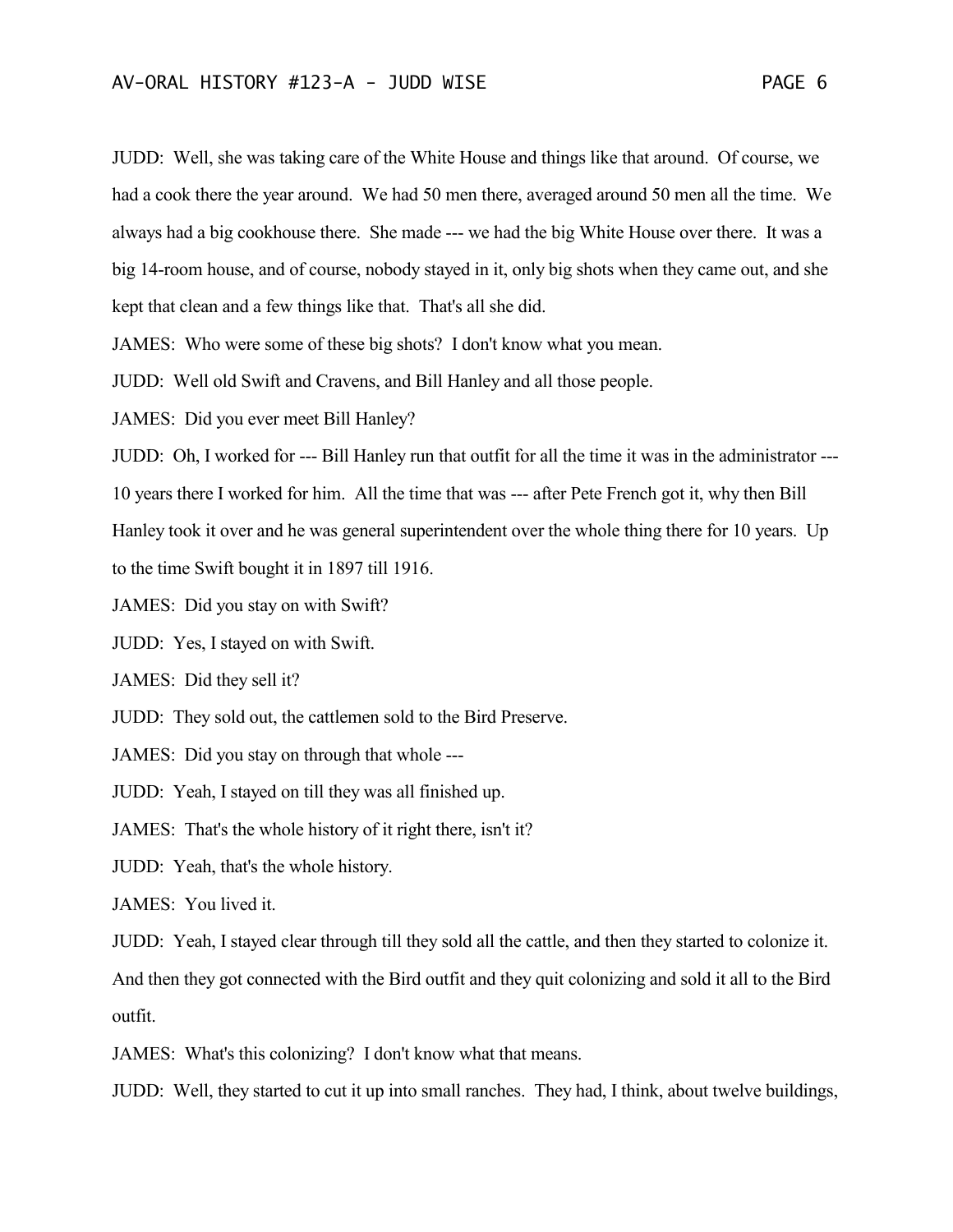twelve houses already built. But when they sold out to the Bird Preserve, they tore them all down again. It would have been a fine thing if they had of colonized it, I think.

JAMES: How's that?

JUDD: Well, it would put a lot more people in the country and they could all make a good living out there, see. Put four or five thousand more people in Harney County.

JAMES: That would have been a good thing?

JUDD: Yes, and they would all have been paying taxes. The way it is, the Bird Preserve don't pay any taxes. It's a government set up; they don't pay any taxes. When I was there it was a time when a dollar was worth a dollar, we paid \$84,000 taxes every year, \$84,000. At this stage they'd be paying \$250,000-\$300,000.

JAMES: What about the changes in the cattle industry between the P Ranch time and the time when it was split up. The whole time in which you saw it --- there must have been a lot of changes in the way the cattle ranching, the operation of cattle ranching.

JUDD: Well, it started in with the Devon cattle, and then they got into the bald-faced cattle, ran all bald-faced cattle up until the time Swift sold.

JAMES: What about the things like haying and the diseases, and stuff around the ranch?

JUDD: Well, you done that yourself. I done that all myself. I've run as high as 34 horse mowers,

that's before they had any tractors or anything. 34 horse mowers, and cut and stacked all that hay,

15,000 tons. Besides, we cut and bunched a lot of it.

JAMES: Put it in a shed that way?

JUDD: No, just stacked it. Where you cut and bunched it, it stayed in the field and then you just turned the cattle in on it.

JAMES: That hay stacking used to be quite a chore, to get all that up there so it wouldn't fall over. A few people have explained that to me, but --- there was a guy called a hay-stacker up there, what was his job?

JUDD: He used to stack the hay.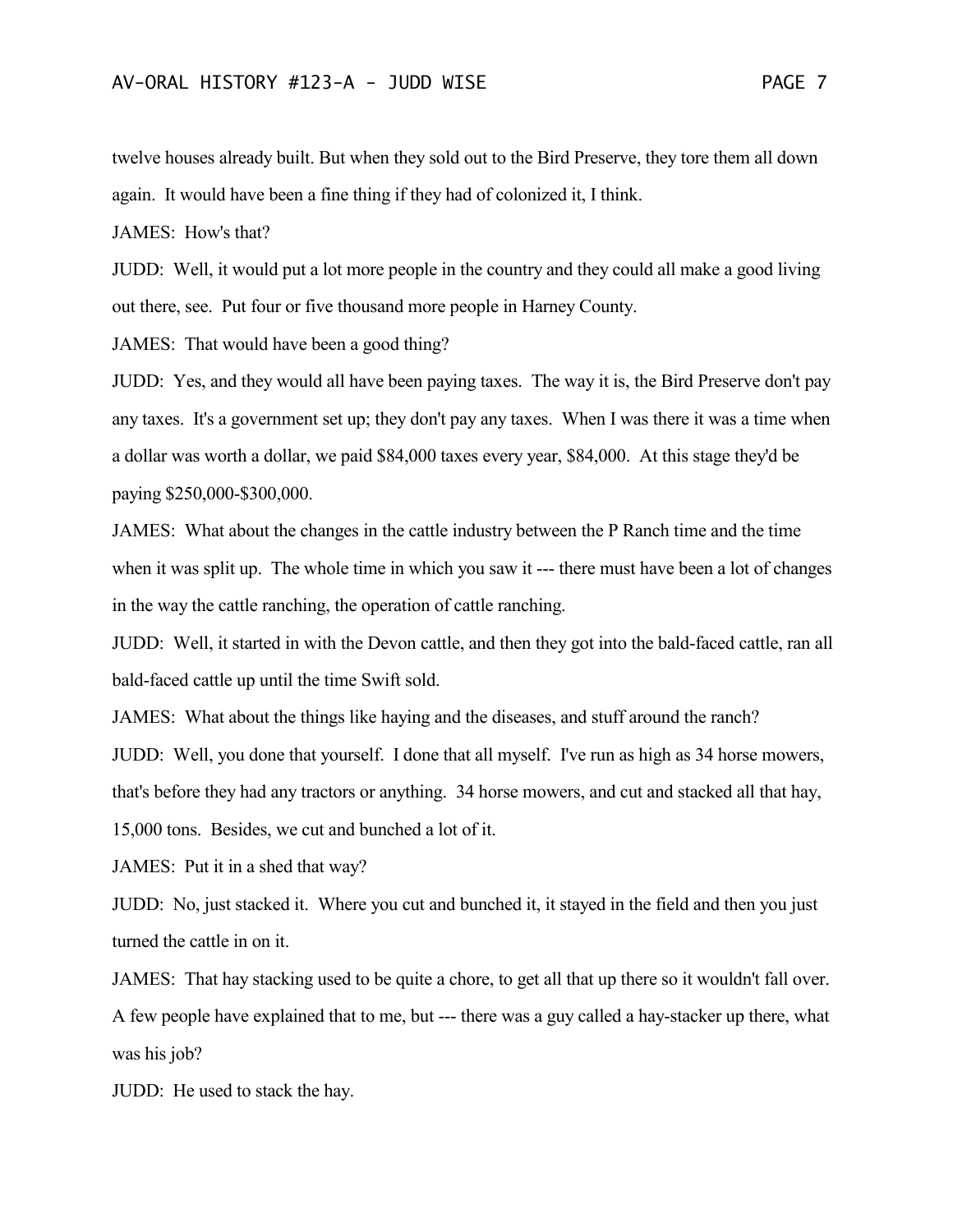JAMES: He'd come in on a cable and ---

JUDD: He had a net, and you just drag it, one loading on this side, and another one in on this side, just keep a doing that, and keep it straight on each side, see. Of course, if your stack was 100 feet, you'd load 100 feet, and then when you got up to the top you'd run loads right down the middle and run the stack up to a peak like that.

JAMES: So, you'd have kind of a triangle?

JUDD: Well, you'd just have a top on it like that, just like you would the roof of a house. So, it wouldn't get wet, the water would run off it. And it was a good way to stack, you could stack hay and it would keep forever that way. In fact, there is one stack of hay there that Pete French had when he was killed, it was setting down ... never did get to it. And when I got to running the outfit, why it froze up one winter and we was a little short, and I told the boys, I says, "Go down there and tear that stack yard down and just scatter that stuff around and get rid of it," I says, "be better than burning it up." Got down that deep and that hay was just as green as could be. Been there, I don't know, I know of 25 years.

JAMES: Twenty-five years?

JUDD: Don't know how long before that. It wasn't any higher than that door is, a big 50-foot stack when they stacked it; it just sunk down and just packed as hard as a rock.

JAMES: From 50 feet down to ---

JUDD: As high as that door. You could walk right over the top of it. I just thought it would be a big manure pile, but we got in there, that hay was just as green as could be. So that hay kept awful good that way.

JAMES: What was the biggest problem ranching in the early days?

JUDD: Well, I don't know particularly. You could get lots of help them days.

JAMES: Labor was cheap then?

JUDD: Labor was cheap. Well, the biggest wage we ever paid was \$1.50 a day. And you worked your men 10-12 hours a day.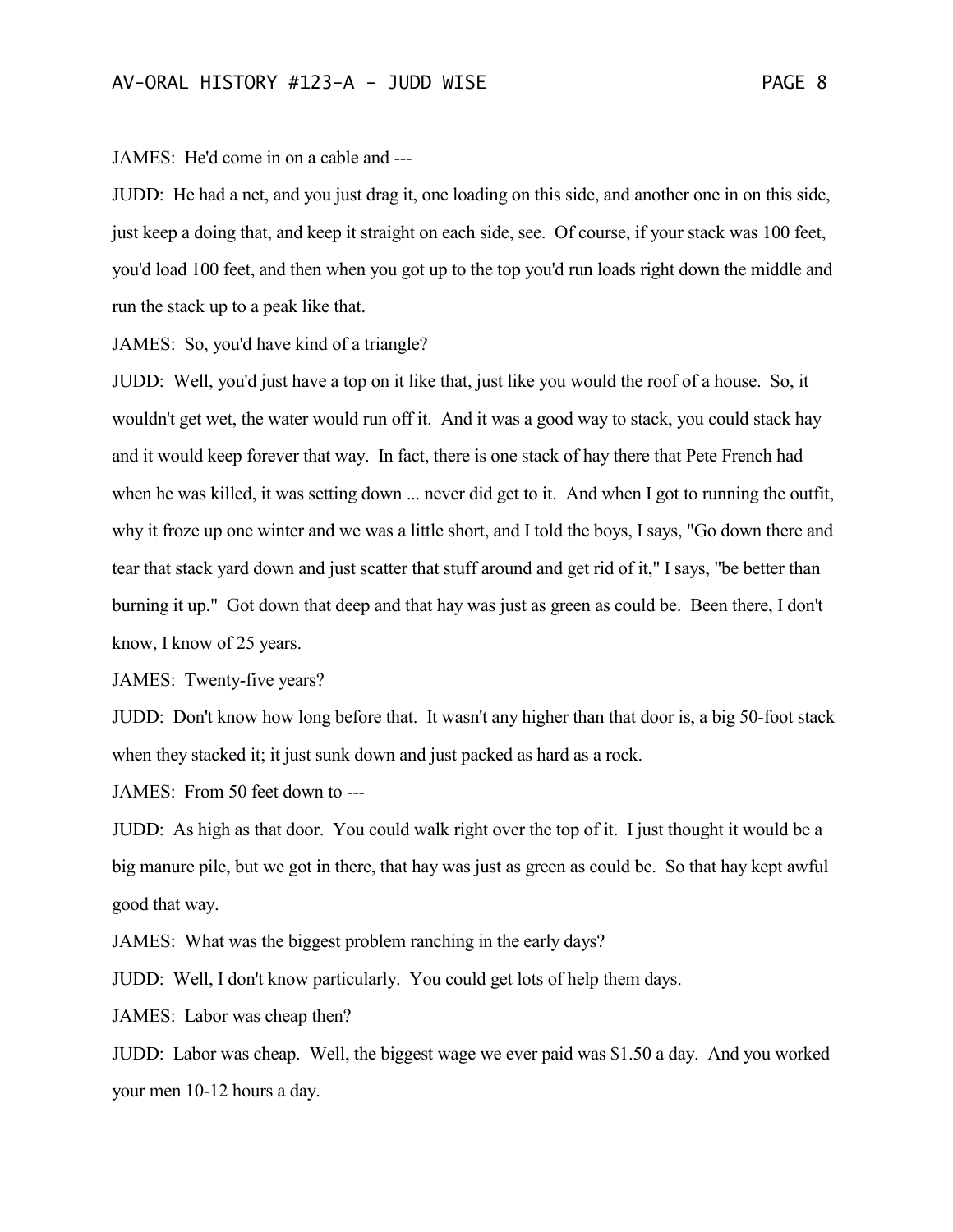JAMES: They earned it.

JUDD: Yeah, \$1.50 a day. I worked there myself for a long time for \$30 a month. I was wrangling and I thought I was making big money, \$30 a month. Now if they don't get \$30 a day, they ...

There's one change right there. You bet.

JAMES: You mentioned Chino.

JUDD: He was a buckaroo boss. He run the buckaroo outfit, Chino. He was a great big --- he looked like a big nigger, but he was a Mexican. Dark skin and right curly hair. Great big fellow. JAMES: I thought Tebo was the buckaroo boss?

JUDD: No, Tebo never was a buckaroo boss. Chino was the buckaroo boss. Tebo always worked for Chino, buckarooed and all that, but he never was the boss.

JAMES: And Chino would be just the buckaroo boss of the Mexicans, he wouldn't --- there would be a different white, Anglo ---

JUDD: On the ranch, yeah. They had a ranch boss. And Chino had charge of all the cattle. He had charge of the white buckaroo outfit and the whole works. Yeah, he was in charge of all the cattle.

JAMES: That would be a big responsibility.

JUDD: Oh, you betcha.

JAMES: What was his job specifically, like during the summer and during the winter?

JUDD: Well in the winter he kept these cattle all --- had to keep them separated, had to keep the cows and the calves in one place, and the dry stuff in another, and the bulls in another. And he had to go around and see that they was fed. And in the spring of the year, he'd turn the cattle out. By the time he got them out, it was time to go back and brand calves, he'd start riding around all over the country branding calves. And then began about the 1st of July, and then just rest up about a week, and then he'd go back and go to get his beef. And then he'd drive beef from there to Winnemucca and Ontario, 3,000 or 4,000 at a time.

JAMES: Catch those trains that ---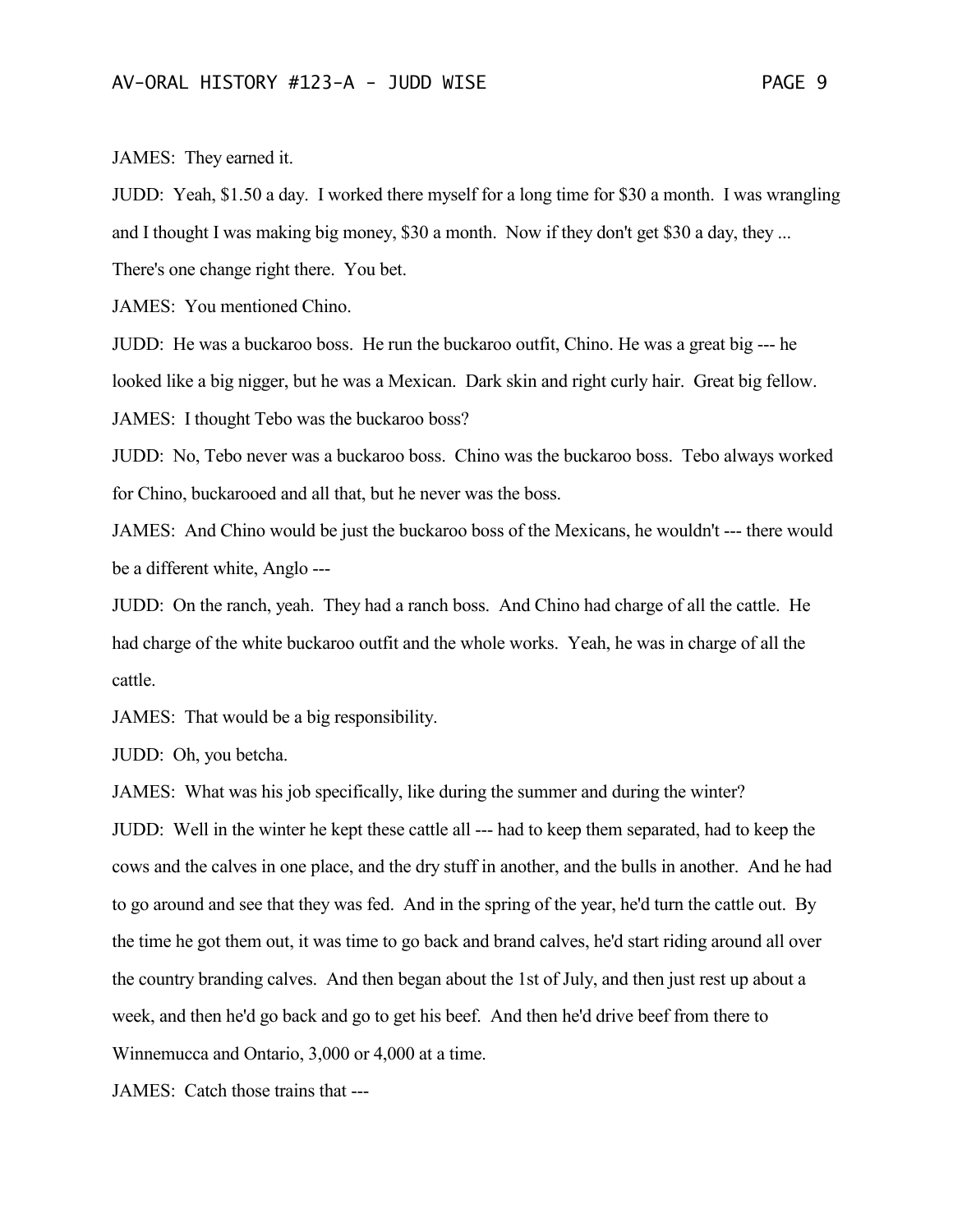JUDD: That's the only way you had of getting cattle out in them times. It took 21 days to go to the railroad.

JAMES: You probably went on some of those drives?

JUDD: Oh yeah. I drove a lot of them after Swift got it. I made several trips.

JAMES: What were they like, those drives?

JUDD: Well, you just took the --- started out and you, stopped wherever dark caught up with you. And you guarded the cattle and guarded the horses. And the next day at daylight, I think between the P Ranch and Winnemucca we had four places that we didn't have to guard, just four fields. The rest of the time we had to guard the cattle at nights.

JAMES: From what?

JUDD: To keep them from running off. Just keep them bunched up so you'd have them the next morning. If you didn't they'd be ---

JAMES: I guess I didn't understand why in four places you didn't have to guard them.

JUDD: Well, they happened to have fields in them four places.

JAMES: And they'd stay around the feed?

JUDD: Yeah.

JAMES: I see, that's obvious.

JUDD: I spent most of my life out there, all my young life.

JAMES: Never thought about going any place else?

JUDD: Oh, I thought about it, but I just kind of got attached to the place to where I felt like I owned it pretty near.

JAMES: You had a lot of responsibility out there.

JUDD: Oh, yes. I done lots of hard work there. Get up at 3 o'clock in the morning and wrangled the horses. You had to pack wood for the cook, and you had to wait on the cook, when I was wrangling.

JAMES: Well, how's wrangle different from buckarooing?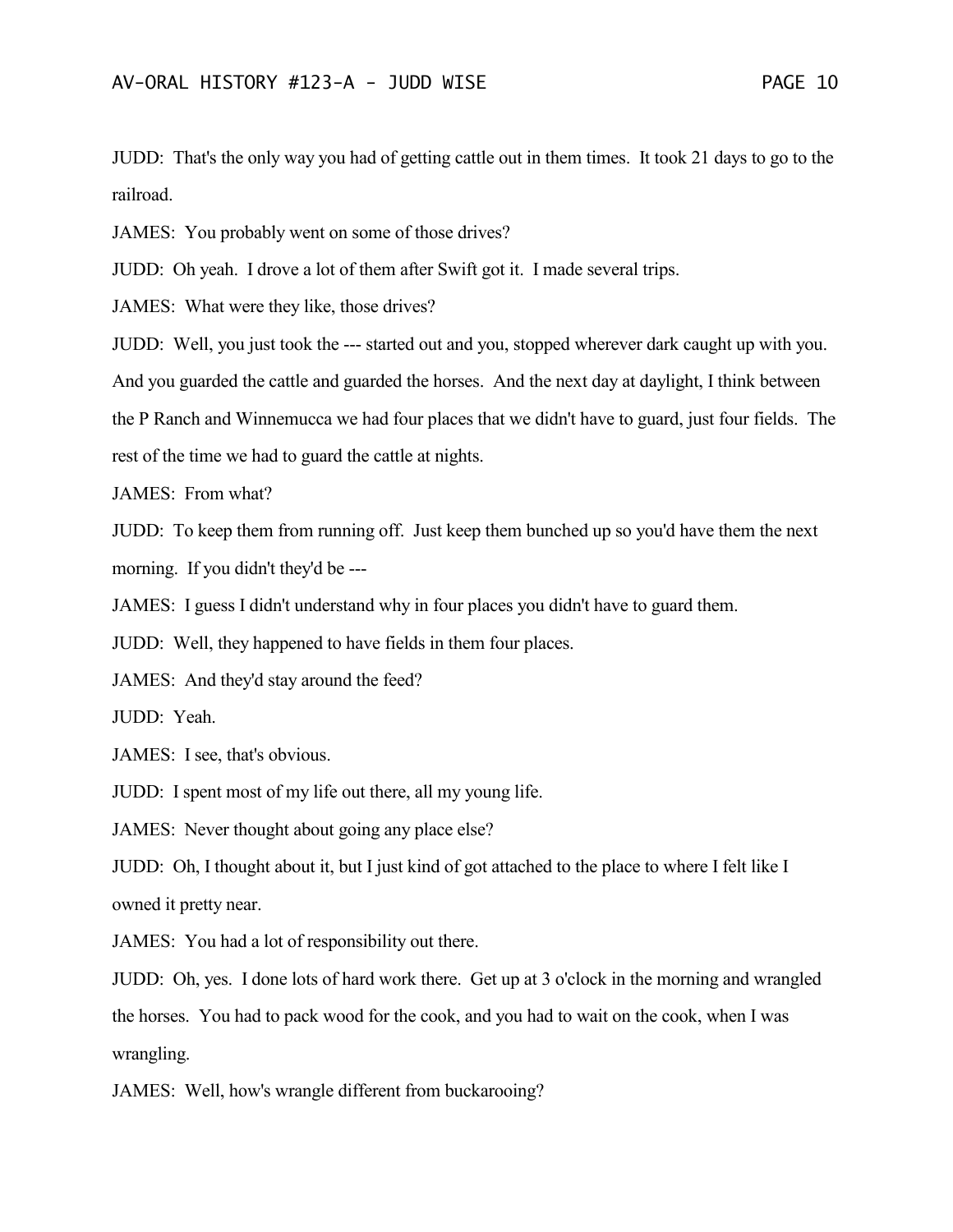JUDD: Well, you wrangle; you've got the saddle horses, 300 or 400 saddle horses there. And you've got to have them in the corrals at daylight in the morning. And you've got to have them in the corral at noon, and then you've got all the chores to do. Just a chore boy is what you are.

JAMES: Oh, I get it. That's a big difference.

JUDD: The buckaroos, all they do is get the horse and go out and ride.

JAMES: I see. Well let's see, what the heck can I find out about Tebo? A couple of guys like that are really interesting to me. But they are so long ago; it's hard to ---

JUDD: Yeah, it's hard for me to remember those things, too.

JAMES: Oh, I remember one story I heard about Tebo. He was fishing in the Blitzen River and he hooked a big one, and I think it was the story that he told to show how big this fish was. He backed it 14 miles down to Malheur Lake before he turned it around, could turn it around and bring it in.

JUDD: Yeah, I've heard him tell that.

JAMES: You heard him tell that? Is that right?

JUDD: Yeah, he'd tell them things just one right after another.

JAMES: Well, I'd sure like to get a hold of some of those. A guy like that is really a funny character.

JUDD: Oh, yes. Yeah, I've asked him lots of times things that I knowed he knowed just as well as anything in the world. He'd say, "I don't know." I used to tell him, "God damn you, you do know." He'd say, "No, I don't know."

JAMES: Just lie right through his teeth, huh?

JUDD: I'd get tired of asking him and get up and walk off. He wouldn't tell you. He wouldn't tell you nothing.

JAMES: ... Seems like I should have a lot of questions about that cattle ranching in the South End. Let me ask you one question now, when there was free time, and you'd go into the city to get away from the ranch for, you know, vacation or something for a couple of days, where would you go? JUDD: The only place we ever went at that time was --- you'd come to the Narrows to the dances,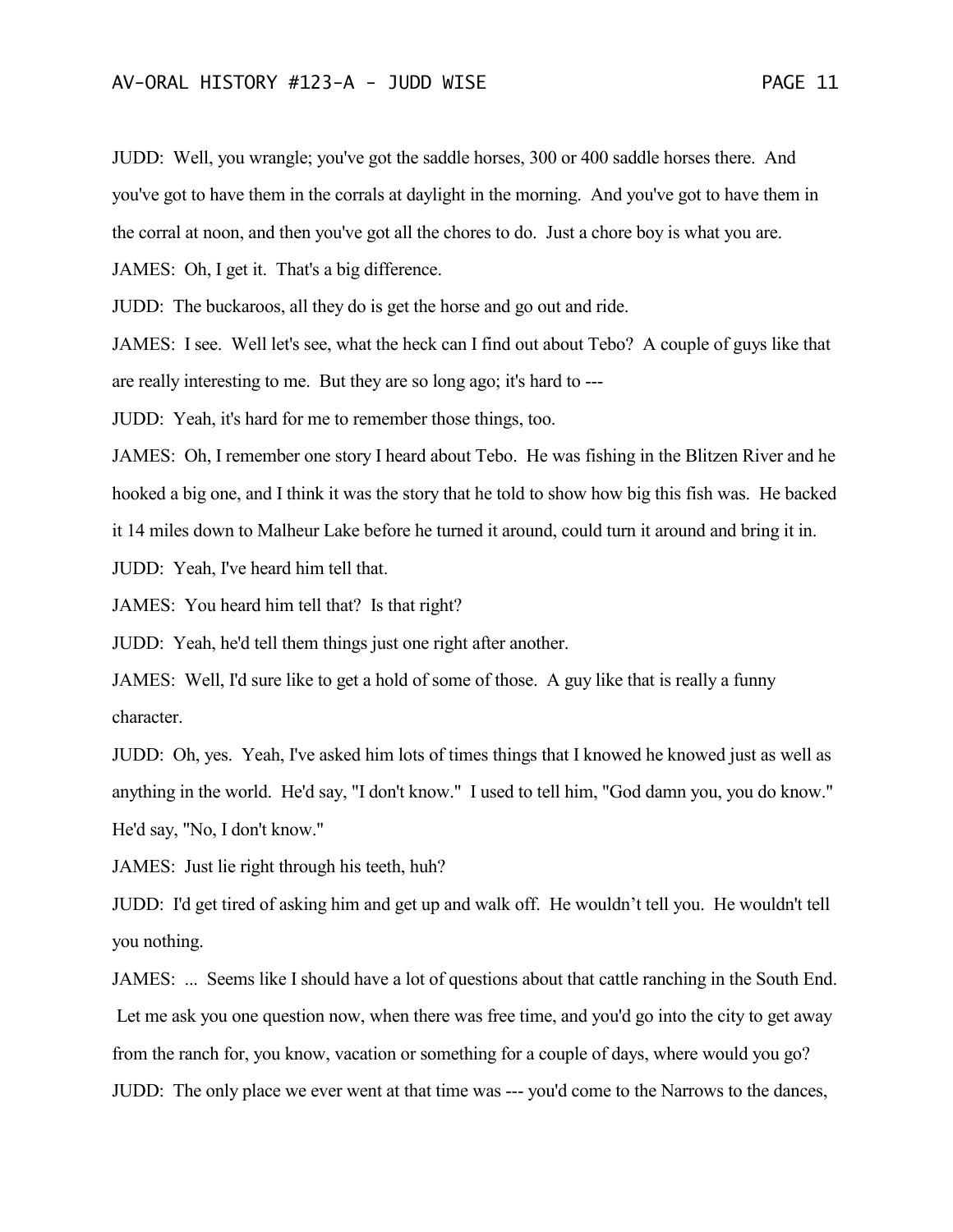but you never had no time off. I think I was out there seven years before I come to Burns.

JAMES: Is that right? You spent all the time out there?

JUDD: All the time there. Oh, you'd go to Diamond to dances, but we'd dance all night and then work all day the next day. Once in a while on Sunday, they'd say, "Well, we'll lay off today." And the boss would come down and say, "Well, we'll shoe horses." You'd shoe six or seven of them mustangs, that's what they call laying off. Roll 'em over on their back and put a log between their legs and tie them down and shoe them. That's what they called laying off.

JAMES: I'm glad you told me that. That was a day off, huh?

JUDD: That was a day off on Sunday.

JAMES: Shoeing a mustang's gotta be hard work.

JUDD: Oh, you bet your life. It's the hardest work in the world. Look out or they'd kick your head off, or bite your head off, or something. I never noticed it in them days, but I would now. No, you didn't lay off. There wasn't no such a thing as lay off. You worked every day. Seven years, I never went to town.

JAMES: They must have had people who, maybe a wrangler would take the wagon to town and get supplies?

JUDD: They had a store right there at the P Ranch and they'd get supplies there and everybody come there and got their supplies from all the other ranches.

JAMES: From all around there. Who ran that store?

JUDD: They had a bookkeeper. Had a bookkeeper there, he kept the books and run the store.

JAMES: Did they always use cash, or did they ever extend credit?

JUDD: It was all one outfit; there wasn't no charge for it. You wasn't charged for it. Only the buckaroos and that, they bought their tobacco. They'd just charge it, and then at the end of the month they'd take it out of their check.

JAMES: That bookkeeper would have everything they charged?

JUDD: Everything they charged, and at the end of the month, he'd just take it out of their check.